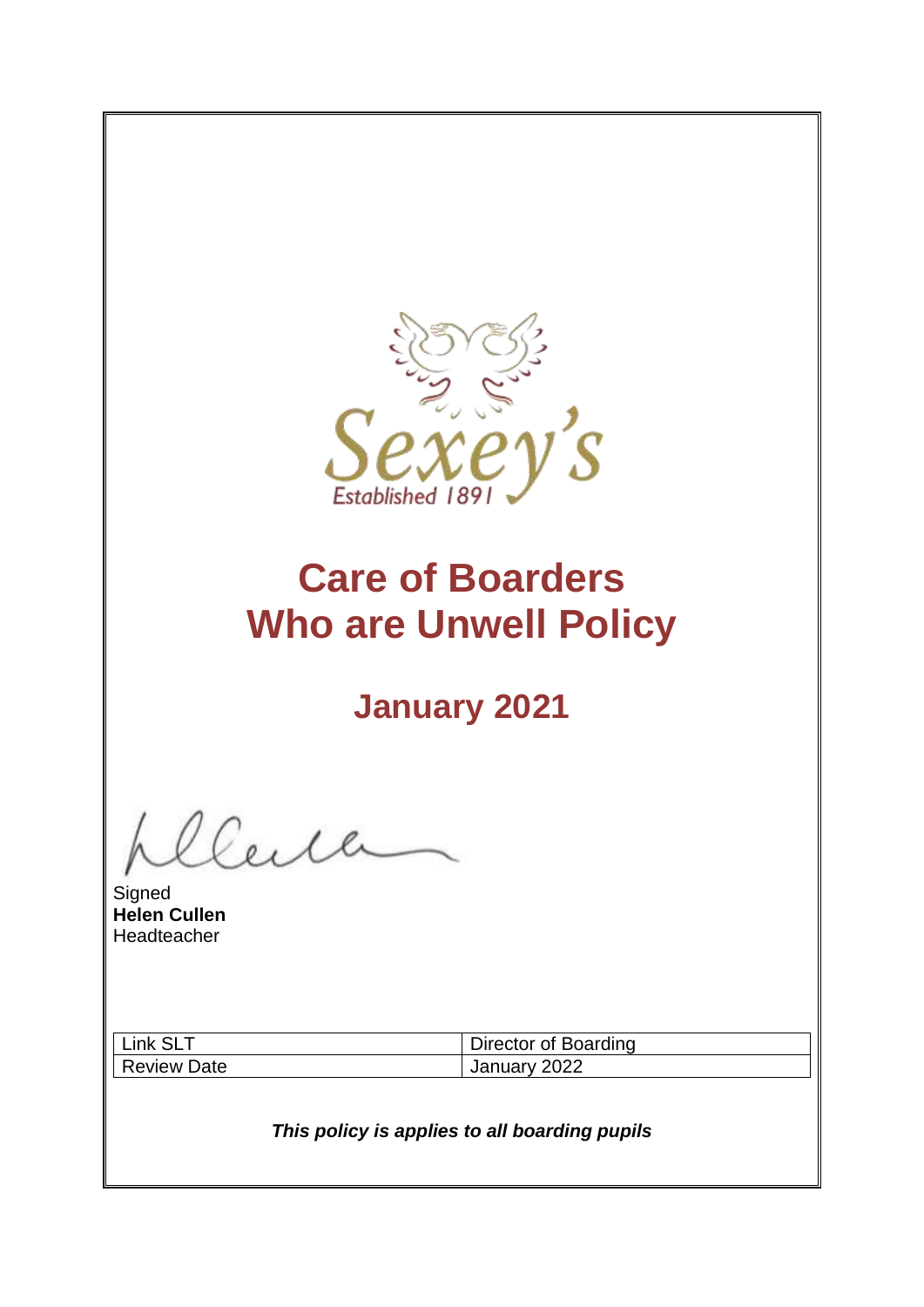# **SCHOOL ETHOS AND VALUES**

Our Christian values are at the heart of the ethos of the school and through these we grow individually and as a community. The Story of the Good Samaritan underpins our 7 core values of:

- Honesty
- Forgiveness
- Empathy
- Courage
- Resilience
- Kindness
- Respect

These core values underpin our policies, procedures and the way we treat one another in our community.

# **Health Centre and Surgeries**

Boarders are supported by a large extended Pastoral team including; House Parents, Tutors, Matrons and both a Health and Well Being Assistant and Manager. The Health Centre is staffed by our highly qualified and experienced team until 6pm. The Boarding Team will deal with any overnight issues before reporting to the health centre. During weekends the Boarding Team access medical support as needed through NHS 101.

The nominated Medical Officers are Doctor Gompertz and the Bruton Surgery GPs. Students are encouraged to register with the school doctor although they may register with any doctor of their choice who is prepared to accept them. Students have access to a doctor of the same gender if they wish.

Accommodation is provided in the Health Centre for the treatment and management of in and out patients. Two rooms each containing three beds and a bathroom and shower room are available for in-patients.

Student can attend the Health Centre for medication prior to the school day and in the evening. Clinics are held in the Health Centre weekly, in addition to this Boarders can attend appointments at the GP surgery accompanied by staff as required.

The school has an NHS Health Clinic that is run on Wednesday lunchtimes led by NHS School Nurses.

# **Records**

A medical questionnaire outlining significant past medical problems, current ones and present treatment, as well as known allergies must be completed for every new student. Adequate, up-to-date written medical records are kept which are distinct from any house records.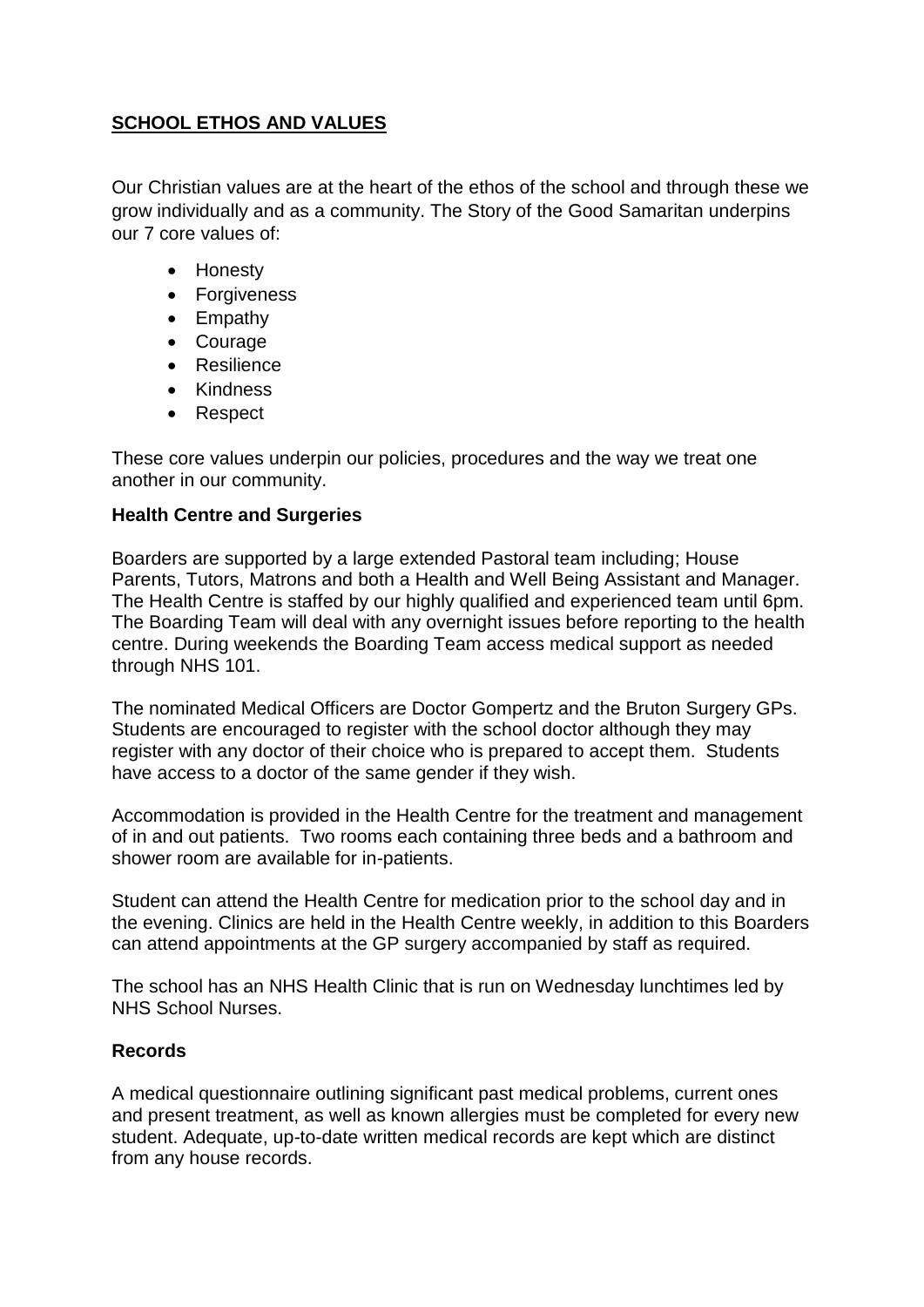#### **Illness during the Day**

If a boarder is taken ill during the day, they are sent to the Receptionist who will contact the Health Centre. If the student is to be medicated, this will be recorded on Meditracker to ensure the boarding house team are aware. Often the student will be sent back to lessons. If the student is considered not well enough to be in lessons, they will be kept in the Health Centre. The Health Centre staff member will inform the parents. If the child needs to be seen by the Doctor, the Health Centre staff will organise this for the same day and will inform the parents.

Where a Boarder is ill and needs to be an inpatient within the Health Centre, this will be reviewed daily and if the condition requires the student to be an inpatient for longer than 24 hours, parents or guardians will be contacted so the student can be collected and rest and recover at home. For serious or contagious illnesses, students will be collected by their parents or guardians.

#### **Illness at Night**

Students who are ill at night can contact a member of the boarding staff. They will assess the student and act as a reasonable adult. Many boarding staff have three day First Aid certificates. 111 will be called for advice if needed and 999 calls will be made in serious circumstances.

#### **First Aid**

The Health and Safety (First Aid) Regulations of 1981 place a general duty on employers to make first aid provision for employees in case of injury or illness in the workplace. The practical aspects of this statutory duty for employers and selfemployed persons are set out in the Approved Code of Practice (ACOP). The school conforms to this code by having the required number of staff trained in First Aid at **Work** 

When accidents occur, minor or severe, appropriate help should be summoned immediately by calling the Reception in the school day and the Health Centre out of hours. A first aider will be asked to respond and attend. If necessary, an ambulance will be called.

The school has 24-hour cover for first aid by ensuring that key personnel are trained, such as House Staff, staff involved in outdoor activities and other staff that may be on site during holidays. Qualifications must be revalidated every three years – the Human Resources Administrator keeps a record of all qualifications and arranges courses as needed.

#### **First Aid Boxes**

First Aid boxes are situated at various locations around the school – see Appendix A. They are checked regularly by the Health and Well Being Assistant. If items are used from a first aid box, the Health Centre should be informed so that they can be replaced by a Health and Wellbeing Assistant.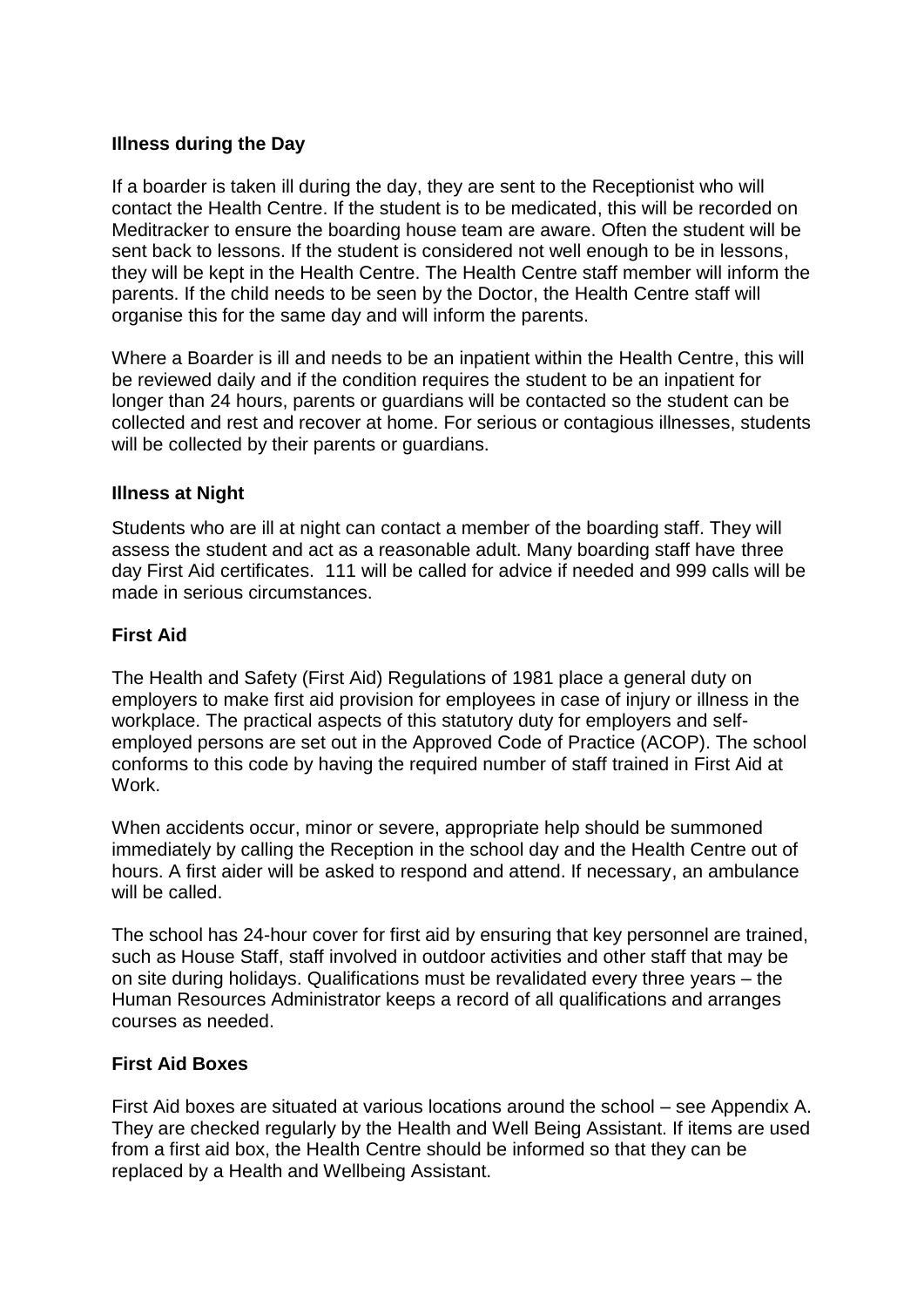#### **Reporting of Accidents**

Sexey's School is bound under the regulations laid down by RIDDOR (Reporting of injuries, diseases and dangerous occurrences regulations, 1995) under this we are required to report to the Health and Safety Executive. If an employee or pupil is involved in an incident this should be reported to the Health Centre and recorded on Meditracker as soon as is reasonably possible, by the person dealing with the incident. On completion, the form should be sent to the Business Manager. They will be treated in confidence.

Minor injuries, such as trips or bumps should be recorded in on Meditracker. 'Near Miss' incidents involving students or staff should be reported as soon as possible to the Business Manager and Health and Well Being Manager. These can be reported anonymously if preferred. Accidents, minor injuries and near misses are reviewed regularly by the Health and Safety committee to determine any trends, which can be improved upon.

The Health and Well Being Assistant or person dealing with the incident will inform the parents/guardians of the student or next of kin of staff as soon as possible after the incident. The Health and Well Being Assistant will also inform the Headteacher and Business Manager. In the event of a major incident, a designated spokesperson will issue a statement on the school's behalf.

#### **Pupils with known Medical Conditions**

The school has a separate Policy for the treatment of pupils with known medical conditions. Protocols for the treatment of these and other conditions may be found in the Health Centre Policy.

#### **Administration of prescribed and non-prescribed medication**

All staff administering medication are trained to an appropriate level for their role and the medication that they are administering. The school has a separate policy for the administration of prescribed and non-prescribed medication.

Medication that is prescribed and non-prescribed, is kept within the Health Centre so that it can be administered appropriately and new medication ordered as required.

Only those students who have been assessed as competent and responsible enough are allowed to self-medicate and where this is the case medication is stored appropriately within the Boarding house, in a secure storage place. Records are held in the Health Centre and Boarding House identifying which students have been assessed as able to self-medicate and House Parents are aware.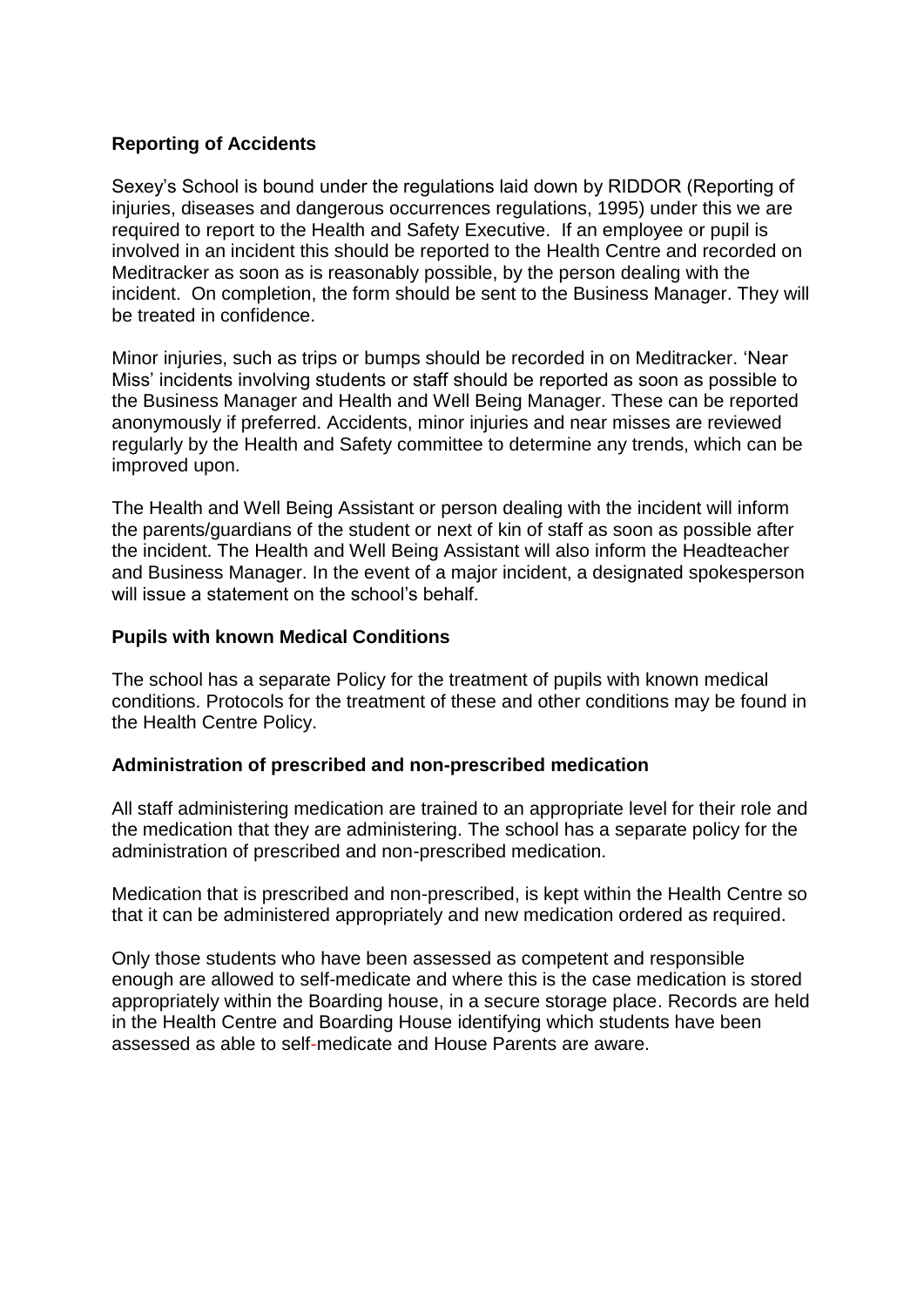# **Hygiene and Infection Control**

All staff should take precautions to avoid infection and must follow basic hygiene procedures. Staff should have access to single-use disposable gloves and handwashing facilities and should take care when dealing with blood or other body fluids and disposing of dressings or equipment. If unsure, staff should ask the nurse for assistance.

#### **Immunisation**

Pupils should be up to date regarding routine immunisations in accordance with schedules issued by the Department of Health. Those who are not fully immunised should receive appropriate immunisations as soon as practicable, both for their own protection and for that of the wider school community. This will be organised by the Health Centre for those parents who request it.

#### **Dental Care**

Dental care should be made preferably in the school holidays, so as to minimise disruption to academic work. Where a dental appointment is made during term time for a Boarder, the Health Centre will coordinate the travel and supervision arrangements.

#### **Accident Insurance**

All pupils should be covered by adequate accident insurance.

#### **Health Advice, Health Promotion and Counselling**

Health advice for pupils, staff and parents is provided. Health promotion is provided informally and in a more structured way. A qualified Counsellor is available to see students by appointment. The school has an NHS Health Clinic which runs on a Wednesday lunchtime in the Pastoral Area.

#### **Emergency Situations**

First Aiders are trained to recognise and respond appropriately to the emergency needs of children with chronic medical conditions such as asthma, diabetes, epilepsy and severe allergic reaction.

Children with asthma need to have immediate access to their reliever inhalers when they need them. Spare inhalers must be provided by parents and kept in an unlocked cabinet by school.

Children with epilepsy - concerns about safety should be discussed with the child and parents as part of their health care plan.

Children with diabetes should be able to manage their own medication, which should be discussed with child and parent as part of the health care plan.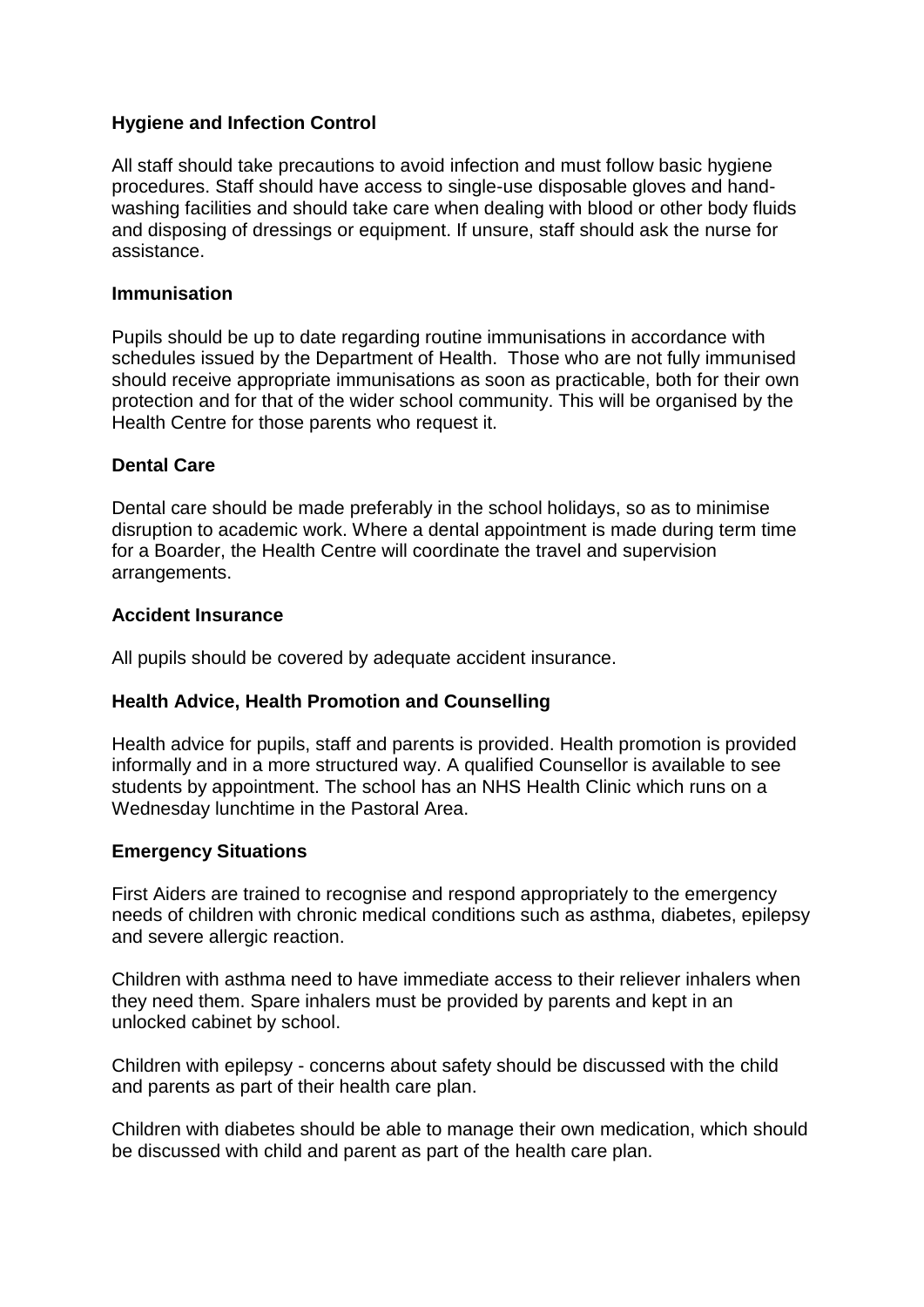Anaphylaxis – parents and child should discuss allergies as part of their health care plan. Pre-loaded injection devices should be provided by the parents in the correct container, labelled with their child's name and updated medicines.

If the school has to give this injection **an ambulance must always be called.** 

# **Safeguarding**

If any concerns are raised that have Safeguarding implications (eg unexplained marks or scars), while a person is being treated for first aid, the First Aider must inform the Designated Safeguarding Lead who will take the appropriate action.

# **Confidentiality**

The Health Centre has a confidentiality policy that is displayed within the centre.

# **Competency to consent to Medical Treatment**

A pupil's ability to consent to, or refuse, medical or dental treatment should be acknowledged. This is based on so-called 'competency' and not age. The doctor, dentist or nurse proposing the treatment must judge whether or not the pupil understands the nature of the treatment, as well as the consequences of refusal, and can thus be deemed 'competent'.

Parental consent is required for any pupil not deemed competent, although the limitations of obtaining 'blanket' consent to treatment, before the pupil enters the school, should be recognised.

#### **Physical Contact with Children**

The treatment of children for minor injuries, illness or medical conditions may involve members of staff in physical contact with children. Any treatment should:

- Not involve more contact than necessary
- Be undertaken by staff who have volunteered to be designated to the task
- Be carried out wherever possible, in front of other children or adults
- Be recorded
- Be notified to parents

#### **Providing information to Parents**

- Parents are given advice about keeping their children away from school for 48 hours after a sickness or diarrhoea bout
- Parents will always give permission for every medicine administered to their child and then informed when medicine is given in school
- Parents are informed of any incident or accident involving their child and the first aid applied
- Parents of students with medical needs are encouraged to meet with a member of the Health Centre Team to discuss their son or daughters medical needs in boarding.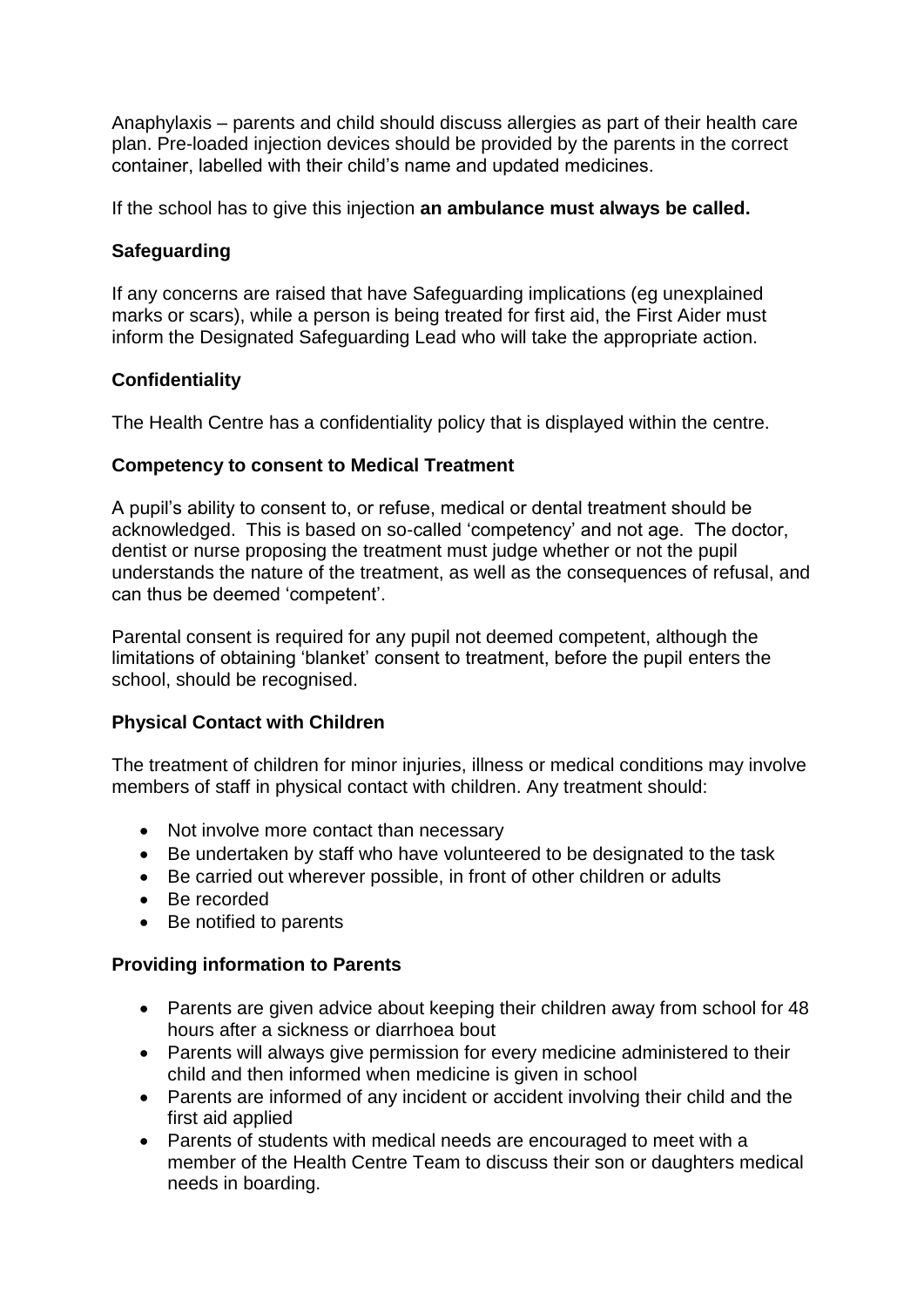# **Accompanying students to appointments**

If a student needs to attend the casualty department a member of staff will accompany them and liaise with their parents until a parent or guardian can join the student.